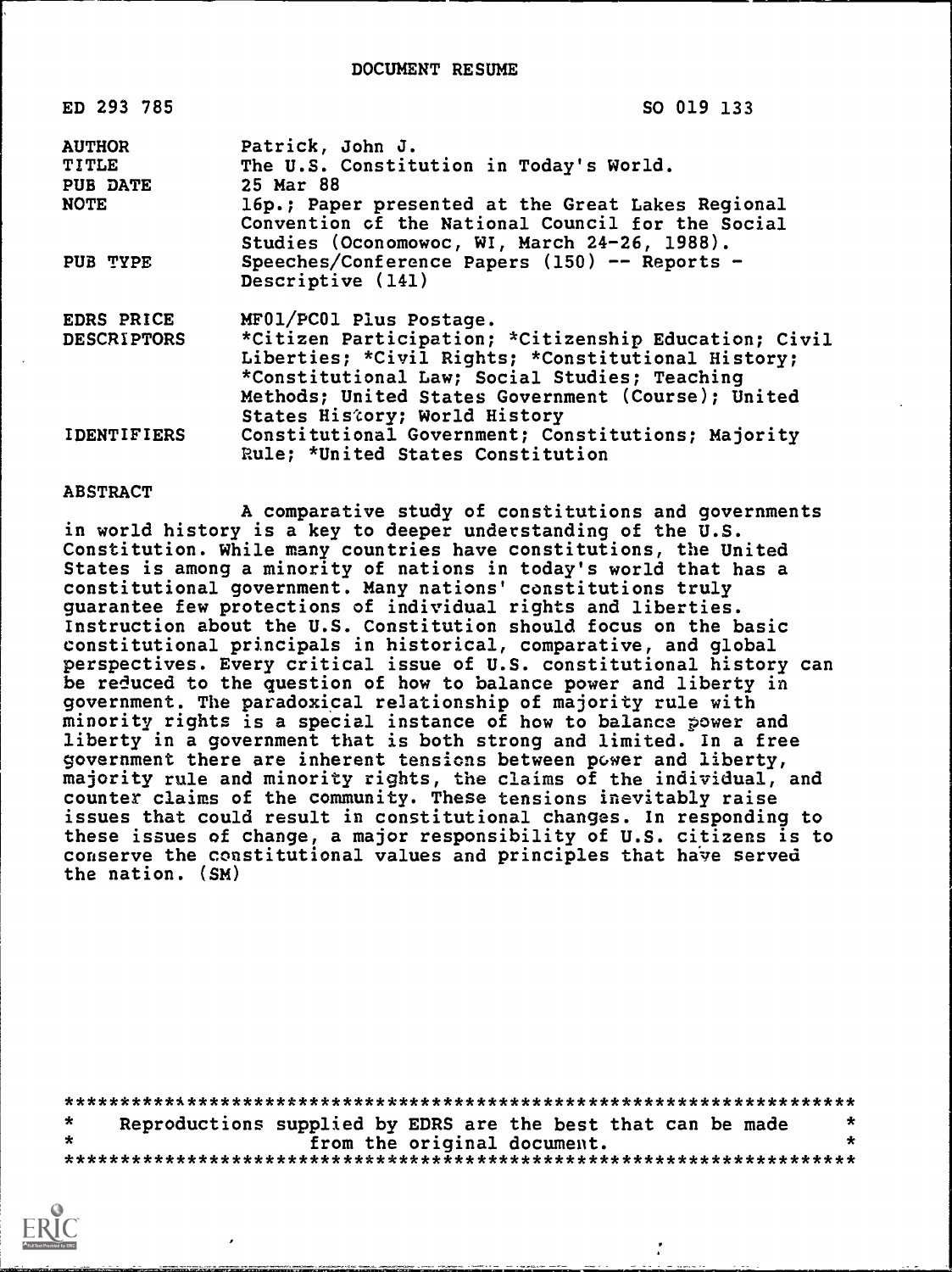$\mathbf{u}$ ED29378

 $\bullet$ 

 $\bullet$ 

#### THE U.S. CONSTITUTION IN TODA'''S WORLD

 $\ddot{\phantom{a}}$ 

by

John J. Patrick

Social Studies Development Center 2805 East Tenth Street, Suite 120 Indiana University Bloomington, IN 47405

 $300/9/33$ 

 $\overline{a}$ 

"PERMISSION TO REPRCDUCE THIS MATERIAL HAS BEEN GRANTED BY

 $\overline{\Omega H}$ FTRICK

TO THE EDUCATIONAL RESOURCES INFORMATION CENTER (ERIC)."

U.S. DEPARTMENT OF EDUCATION Office of Educational Research and Improvement EDUCATIONAL RESOURCES INFORMATION CENTER (ERIC)

**If this document has been reproduced as<br>received from the person or Organization**<br>Originating it.<br>**COMITY CORED FROM THE PERSON CONSIDER**<br>reproduction quality.

Points of view or opinions stated in this docu-<br>ment .do\_not\_necessarily\_represent\_official<br>OERI posit.on or policy.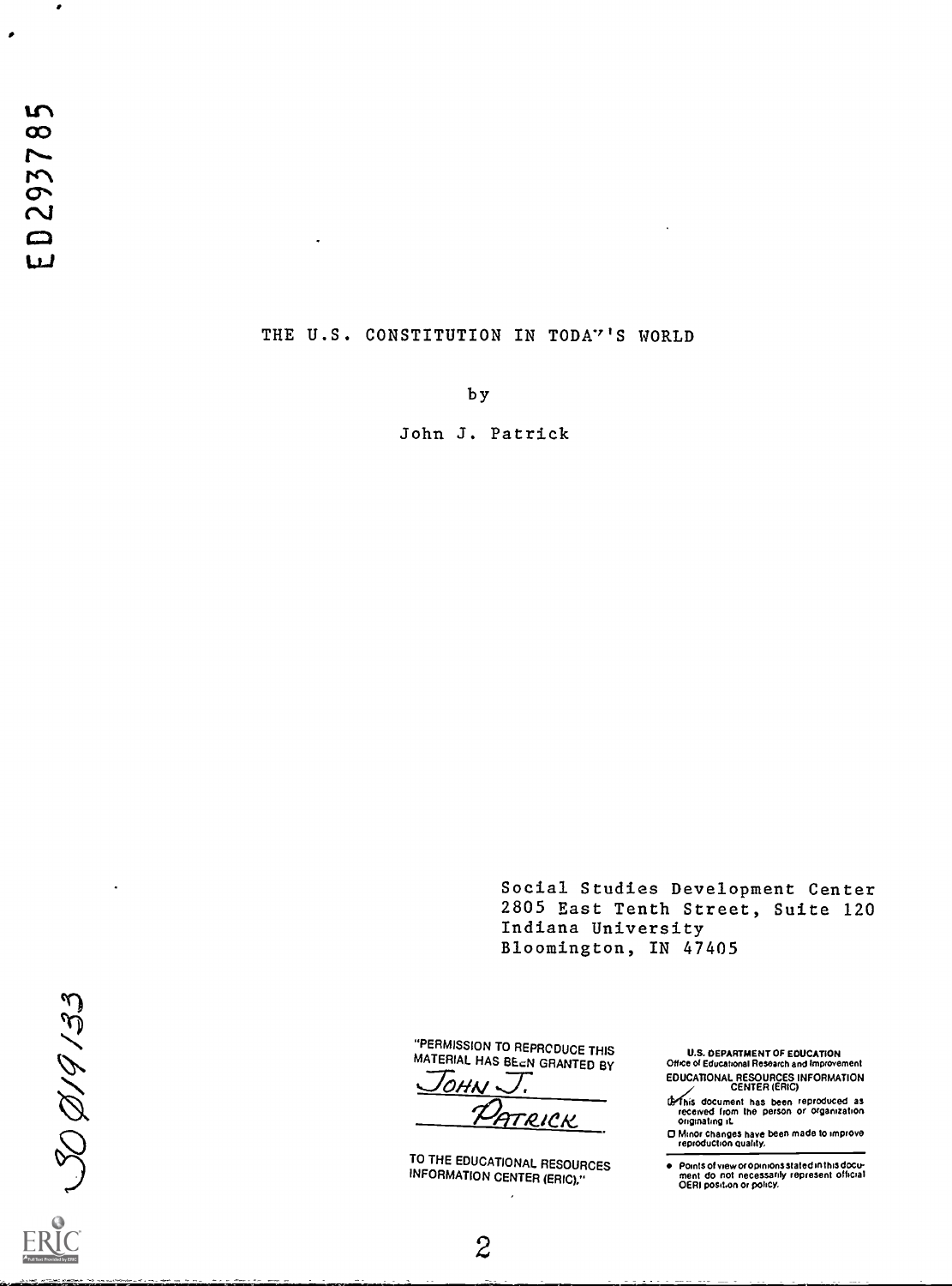#### THE U.S. CONSTITUTION IN TODAY'S WORLD

by John J. Patrick Director, Social Studies'Development Center Indiana University\*

Welcome to The Jefferson Meeting on the Constitution! As participants in the "Jefferson Meeting" you will reflect upon and exchange ideas about the world's most successful frame of government. Unlike other nations we Americans have lived continuously, for more than two hundred years, under the principles of one document, the oldest written Constitution in today's world.

The distinction of our constitutional achievement is suggested by the story of the young man who goes to the library and asks the librarian if he might borrow a copy of the French constitution. "I'm sorry sir," says the librarian, "We don't permit anyone to check out periodicals from this library."

The first constitution of France was drafted in 1791--four years after the American Constitutional Convention in Philadelphia. Since then, the French have had several constitutions, at least 10 by my unofficial count. During this same span of time, we Americans have had one enduring and widely-respected Constitution. That is something to be very proud of, especially when we place our constitutional achievement in historical and comparative perspective, which I recommend as you approach discussion of constitutional issues in this "Jefferson Meeting" and in the classroom with your students.

\*This paper was presented on March 25 as the keynote address for a special event of the 1988 Great Lakes Regional Convention of the National Council for the Social Studies, which was held on March 24-26, 1988 at Oconomowoc, Wisconsin. This special event, The Jefferson Meeting on the Constitution, was sponsored by The Jefferson Foundation, 1529 18th Street N.W., Washington, D.C. 20036.

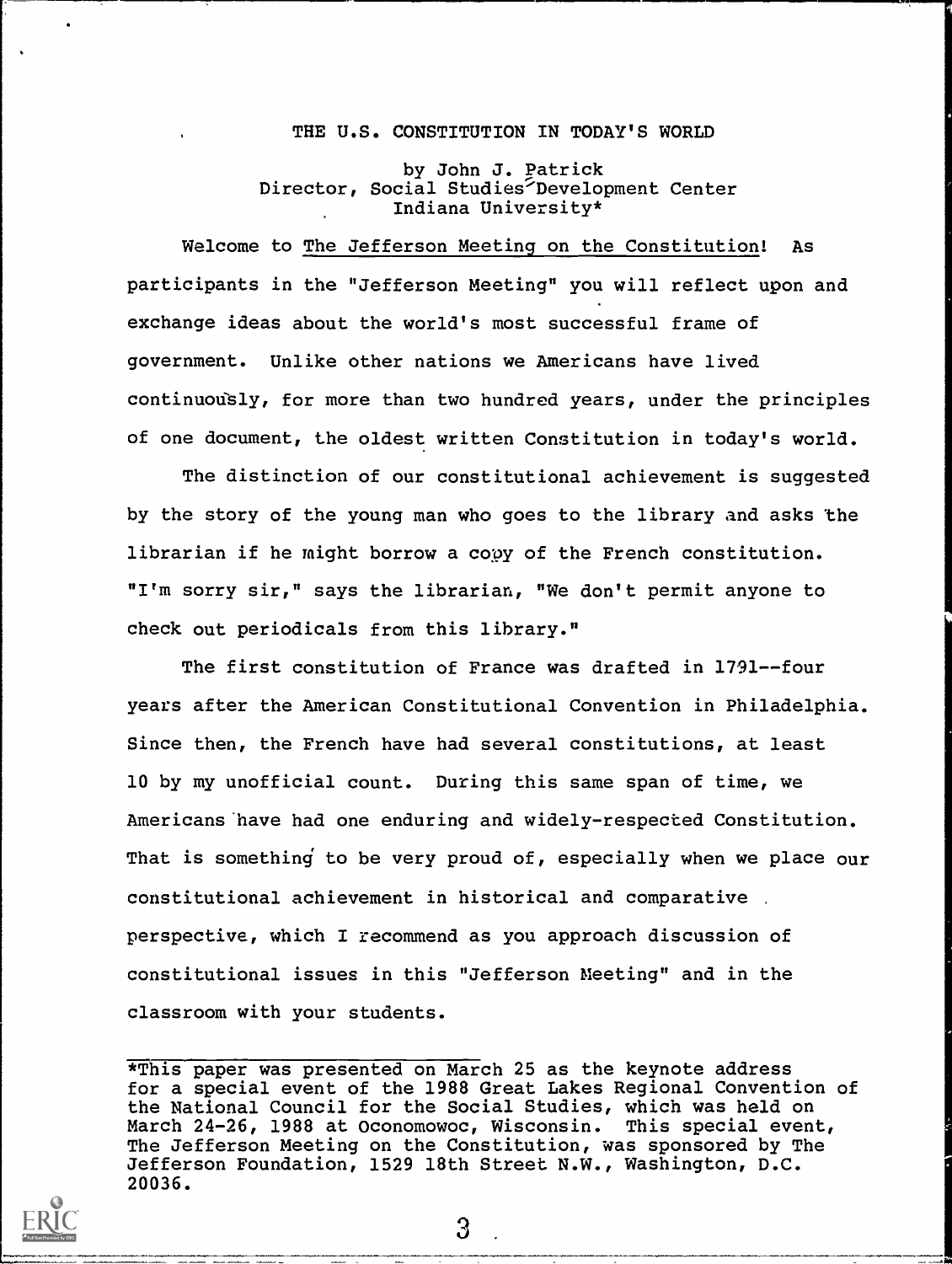## The U.S. Constitution in Comparative and Historical Perspective

By viewing our Constitution historically and comparatively, we see that the American constitutional achievement is extraordinary and the the French experience is typical. There are more than 170 constitutions in today's world, and only 11 of them, including the U.S. Constitution, predate World War II.

The average nation has had two constitutions since 1945, and nearly two-thirds of the world's constitutions have been written or basically revised since 1970. Syria has had nine constitutions since 1945.

Comparative study of constitutions and governments in world history is a key to deeper understanding of our U.S. Constitution and greater appreciation of what we Americans have. Thomas Jefferson, in whose spirit we conduct our "Jefferson Meetings," learned th's lesson while serving in Paris, France as the ambassador from the United States to France. In a letter to James Monroe, his friend back home in Virginia, Jefferson wrote: "Take a trip to Europe. It will make you adore your own country, its climate, its equality, liberty, laws, people, and manners. My God! How little do my countrymen know what precious blessings they are in possession of, and which no other people on earth enjoy!"

Now Jefferson was too sophisticated to overlook the imperfections of his own country. He was a sharp critic of certain provisions and omissions of the Constitution of 1787. IN 1787 AND 1788, he wrote impassioned letters to James Madison and other



2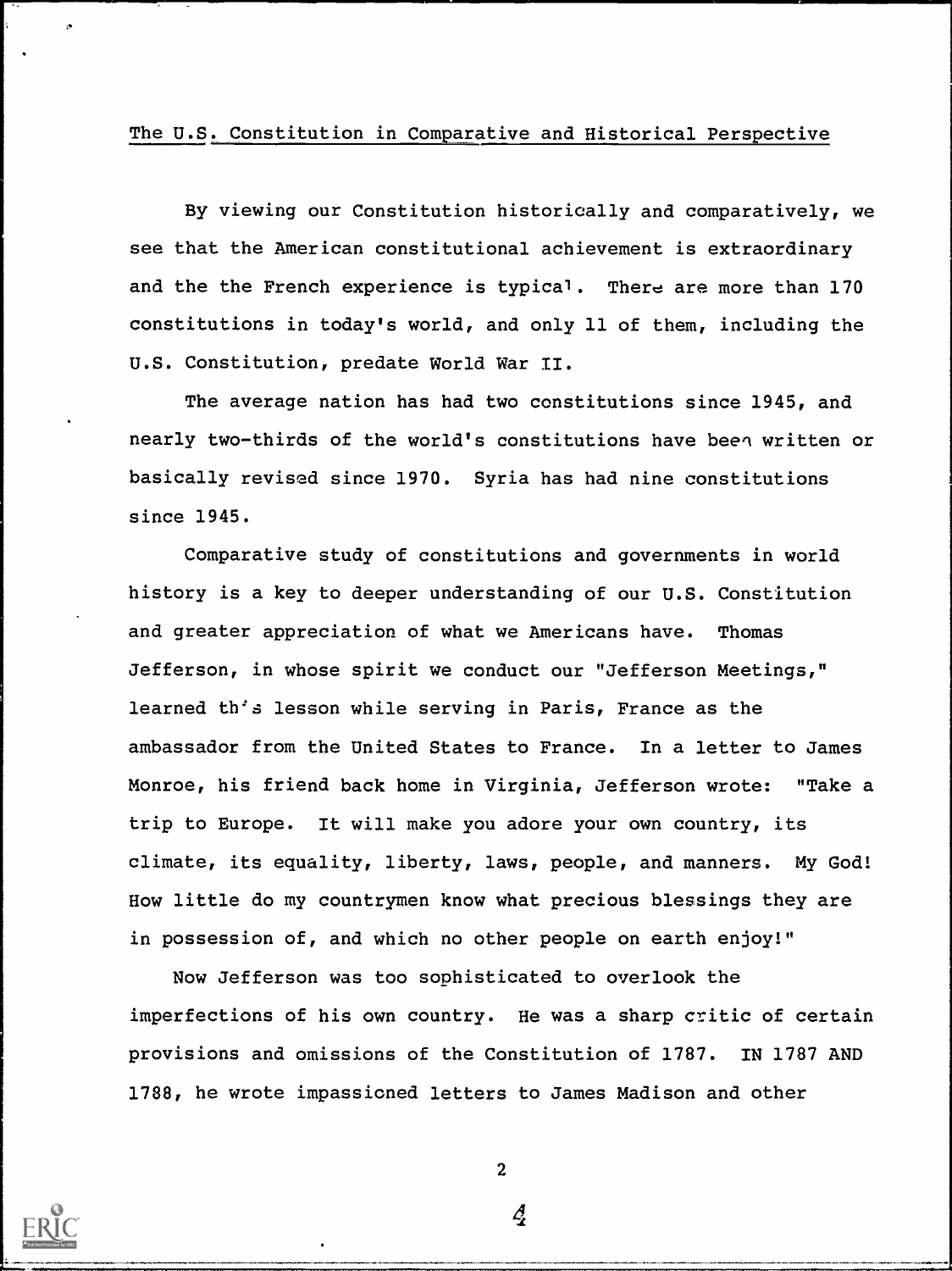American friends urging them to add a Bill of Rights to this Constitution. However, the sophisticated Mr. Jefferson also knew that the Constitution of 1787, with all its flaws, was the foundation for the freest government in the world of 1787.

Take a moment to think about the world of 1787. It was a world of monarchies and aristocracies--tyranny and despotism prevailed. There was little freedom or equality under the law, and few people participated in government anywhere in the world of 1787.

Although participation in our American government of the 1780s and 1790s was limited to white property-owning males, the proportion of Americans taking part in their government, under the Constitution of 1787, was unequalled in the world of 1787. Certainly the 1787 concept of "We the people" did not include women, or black people, or many people without property. And to our everlasting sorrow and shame, the Constitution of 1787 tacitly accepted slavery. Furthermore, state governments had the right, which they exercised, to exclude a majority of the people from participation in their national, state, and local governments.

So, by the standards of the 1980s, this Constitution of 1787 seems to be seriously flawed. However, it is a fallacy to judge the Constitution of 1787 by the standards of 1987. Judged by the standards of its own time--the only fair way to judge it--the Constitution of 1787 was an unparalleled charter of freedom. Nothing quite like it could be found anywhere else in the world of 1787, not even in the relatively enlightened countries of Western



3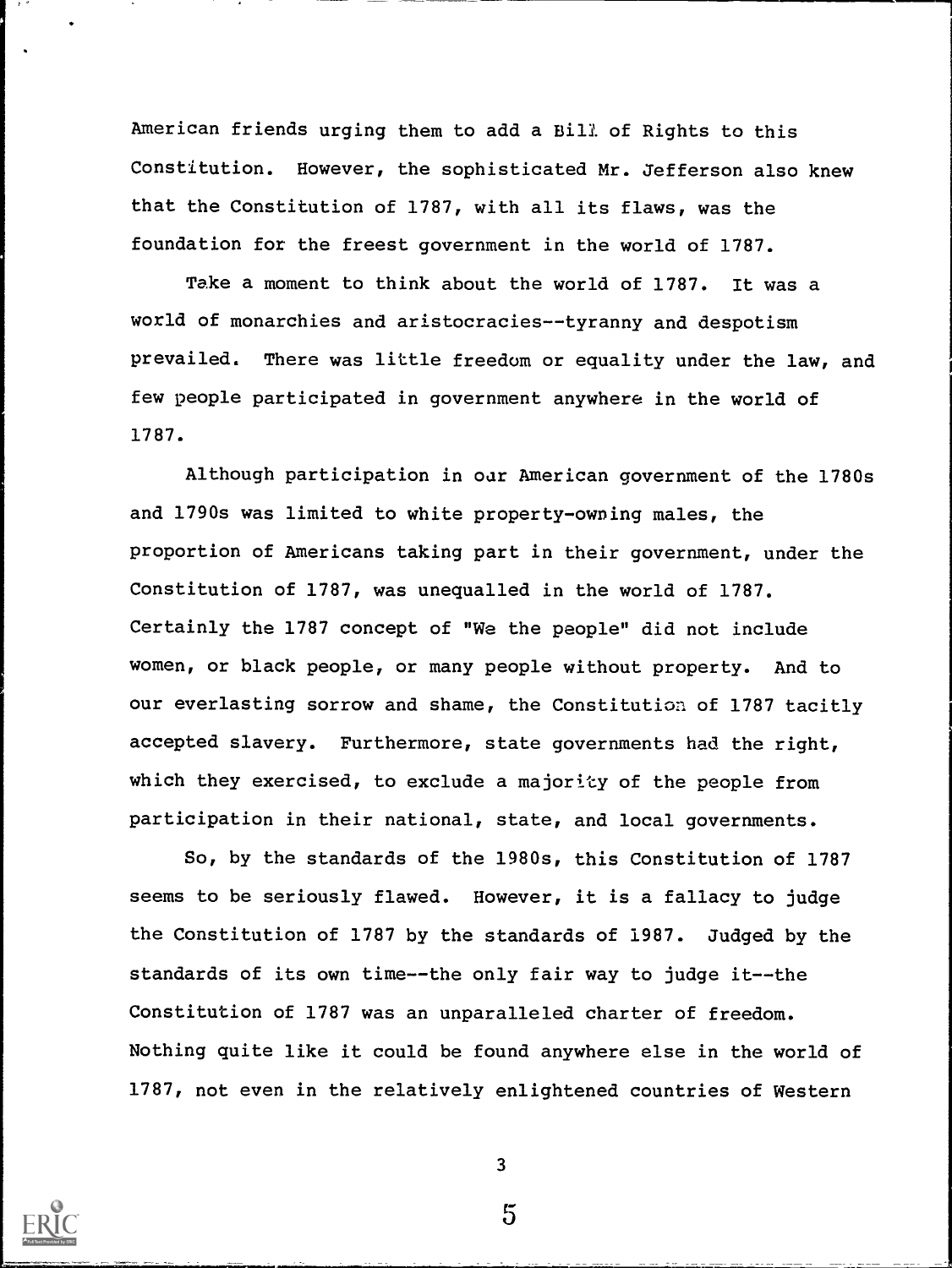Europe, such as England, France, Switzerland, and Holland, and certainly not in Asia and Africa.

Concepts of free government taken for granted today by Americans, and many other people around the world, were daring innovations in the world of 1787.

- o In 1787, the American republic was the only country with a written constitution.
- o Americans were the first people in the world to hold a convention for the single purpose of creating their government.
- o For the first time, anywhere in the world, the people of the United States were invited to elect representatives to meet in convention to ratify or reject a proposed constitution.
- o Principles of American constitutional government--separation of powers, a system of checks and balances, federalism, the presidency, an independent judiciary--these ideas were uniquely practiced by Americans in the world of 1787.
- o Indeed, Americans of the 1780s invented the modern idea of what a constitution is and how a people should proceed to create and establish a constitutional government.

# The U.S. Constitution in Global Perspective

Since 1787, no other frame of government has had anywhere near the global impact of the U.S. Constitution, which first influenced the French and other Europeans and then spread to other parts of



4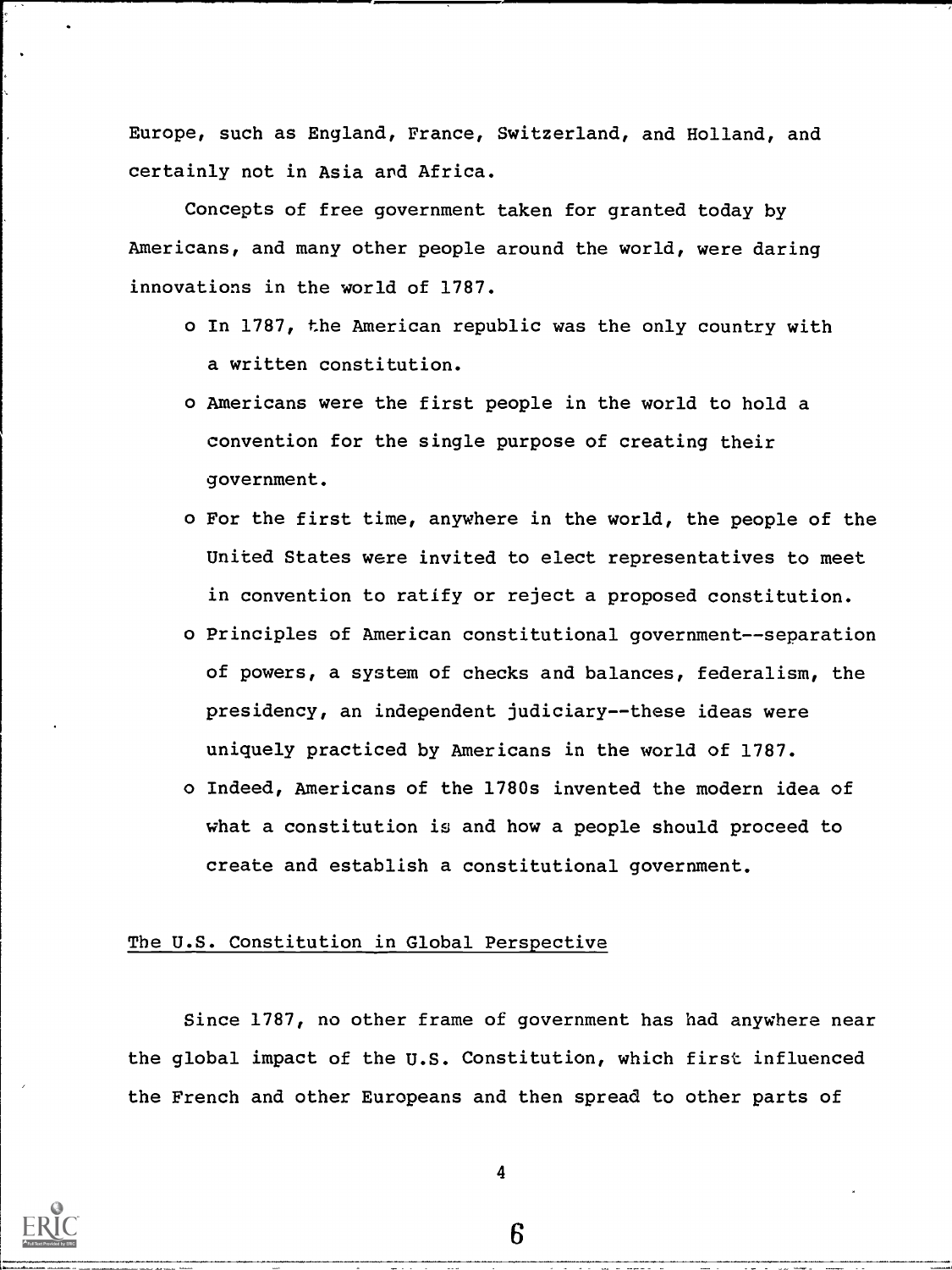the world. Albert Blaustein of the Rutgers University Law School, an expert on constitutions of the world, says, "The United States Constitution is this nation's most important export." Consider a few examples in support of this claim.

All but six countries of the world today have written constitutions, many of them influenced by the American model. This worldwide constitutional influence was exemplified for me during the 1987 Pan American Games in Indianapolis; there was a special exhibit at this athletic event that displayed constitutions of countries in the Western Hemisphere. Any casual examiner of this exhibit, as I was, could notice the extensive influence of the U.S. Constitution on these other American constitutions. Of course, the practical application of these constitutional ideas has varied considerably in terms of different national cultures.

Another notable example of our constitutional influence is the Universal Declaration of Human Rights, adopted by the United Nations in 1348 and drafted primarily by the delegate from the United States, Eleanor Roosevelt. These civic ideals are enshrined even in constitutions of nations where the government fails to observe them consistently or fairly. This is powerful evidence of the universal appeal of civil liberties and rights associated with the founding of the United States.

Some of the most repressive regimes in the world today have constitutions with grand words about popular government and freedom and equality before the law. Nonetheless the civil liberties and rights that we Americans often take for granted have little or no



7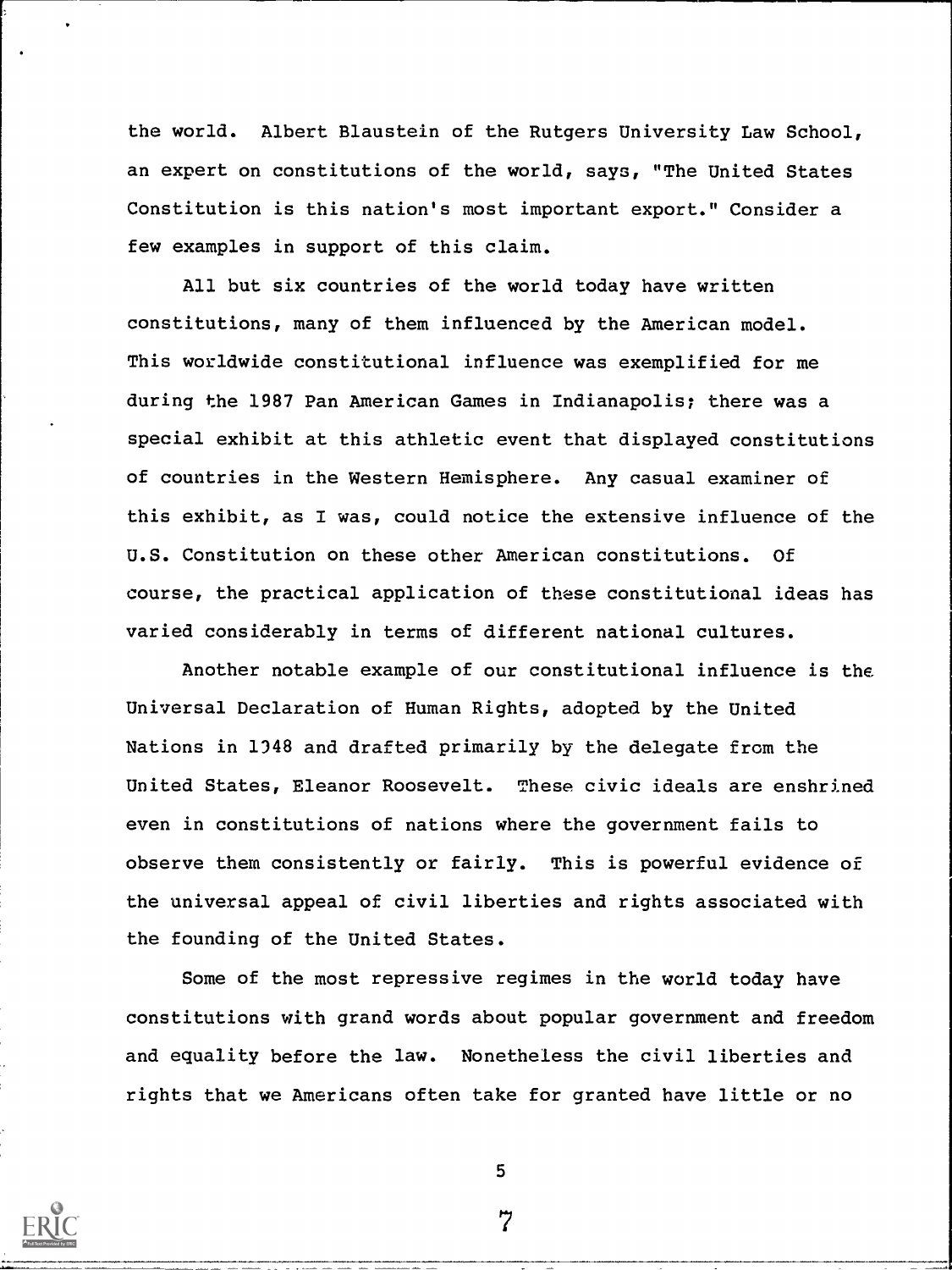meaning in the day-to-day operations of these despotic governments. By contrast, the American constitution is a practical instrument of government--one of the minority in the world today that really guards liberties of individuals against tyranny and that effectively limits the power of government to protect the liberties and rights of individuals.

This point has been made very nicely by an immigrant from the Soviet Union (Jakov Smirnoff) who has asked: "What's the difference between a good constitution and an excellent constitution?" His answer: "A good constitution guarantees freedom of speech. An excellent constitution guarantees freedom after speech."

As indicated by this question and answer, there is a great difference between merely having a constitution and also having a constitutional government. A constitutional government actually puts the grand principles of a written document into practice in the daily lives of people. Furthermore, a constitutional government actually limits the powers of government officials to protect basic freedoms and rights of the people.

The United States is among a minority of nations in today's world that has a constitutional government. Most countries merely have constitutions that provide little or no practical protection of individual rights and liberties. These "paper constitutions" may say that freedom of speech is guaranteed, but they do not actually protect the freedom of individuals who may speak or write unpopular ideas or who seriously criticize government officials.



6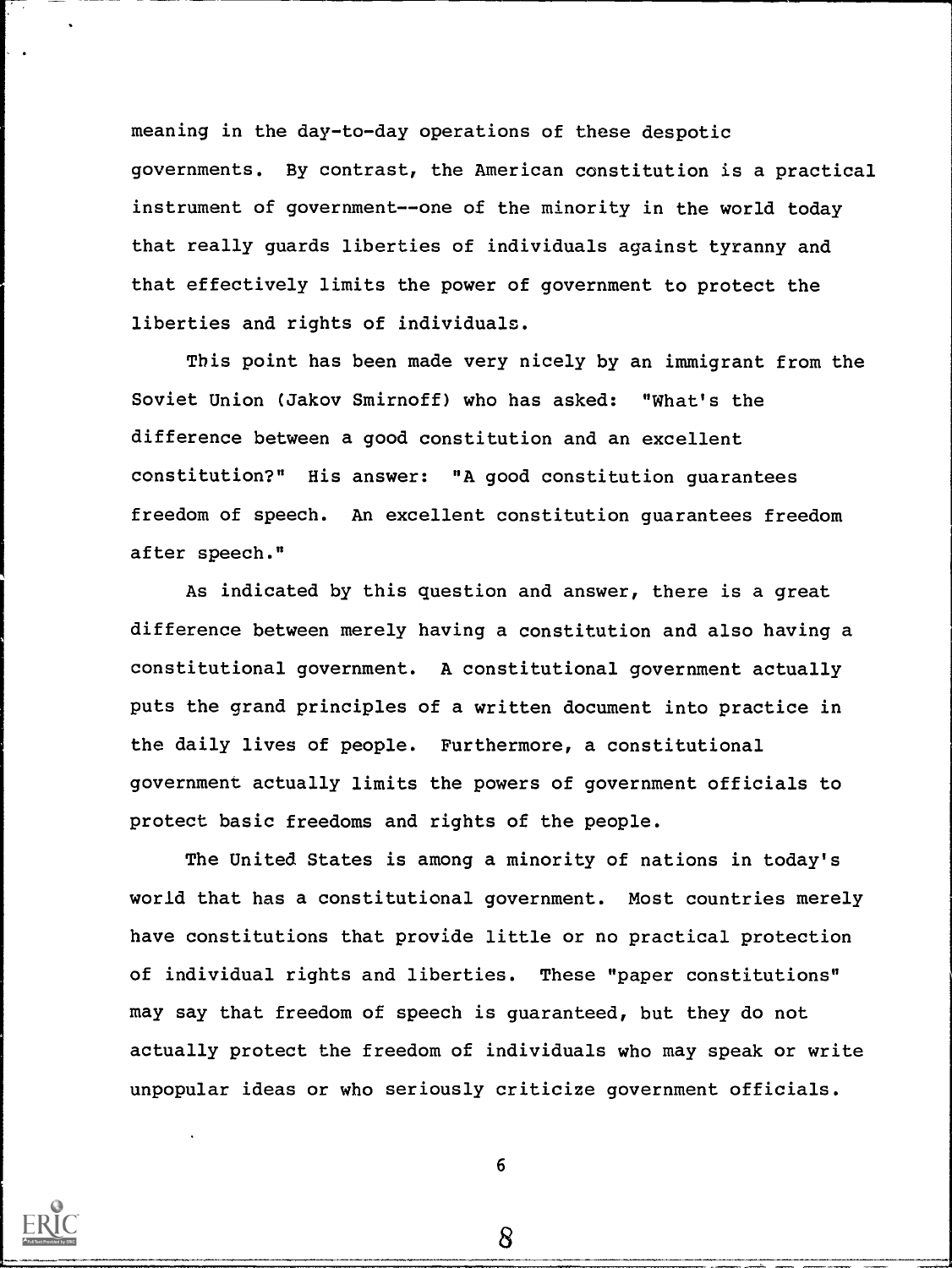### The Paradox of Constitutional Government

As you participate in this "Jefferson Meeting" and teach about political issues in your classrooms, remember to think and talk about principles and values of the Constitution in historical, comparative, and global perspectives. By doing so, you and your students will temper your judgments and more fully appreciate the practical and symbolic value of our U.S. Constitution. In particular, these three perspectives--historical, comparative, and global--may provide insight on how we Americans have effectively responded (more or less) to the paradox of constitutional government--establishment and maintenance of a strong government that is also strictly limited by law.

Most governments of our world--in the past and present--have been very effective in maintaining order and providing at least a minimally acceptable level of security for most people living under the government's authority. However, relatively few governments of our world, in the past or present, have turned the difficult political trick accomplished by the Framers of our Constitution, which is to create a government that is both powerful and limited. An effective and successful constitutional government is neither too powerful nor too limited; rather, there is a workable balance between power needed to maintain order and security for the people and limits on thcse powers to guarantee the civil liberties and rights of the people.

James Madison expressed this idea better than anyone before or

7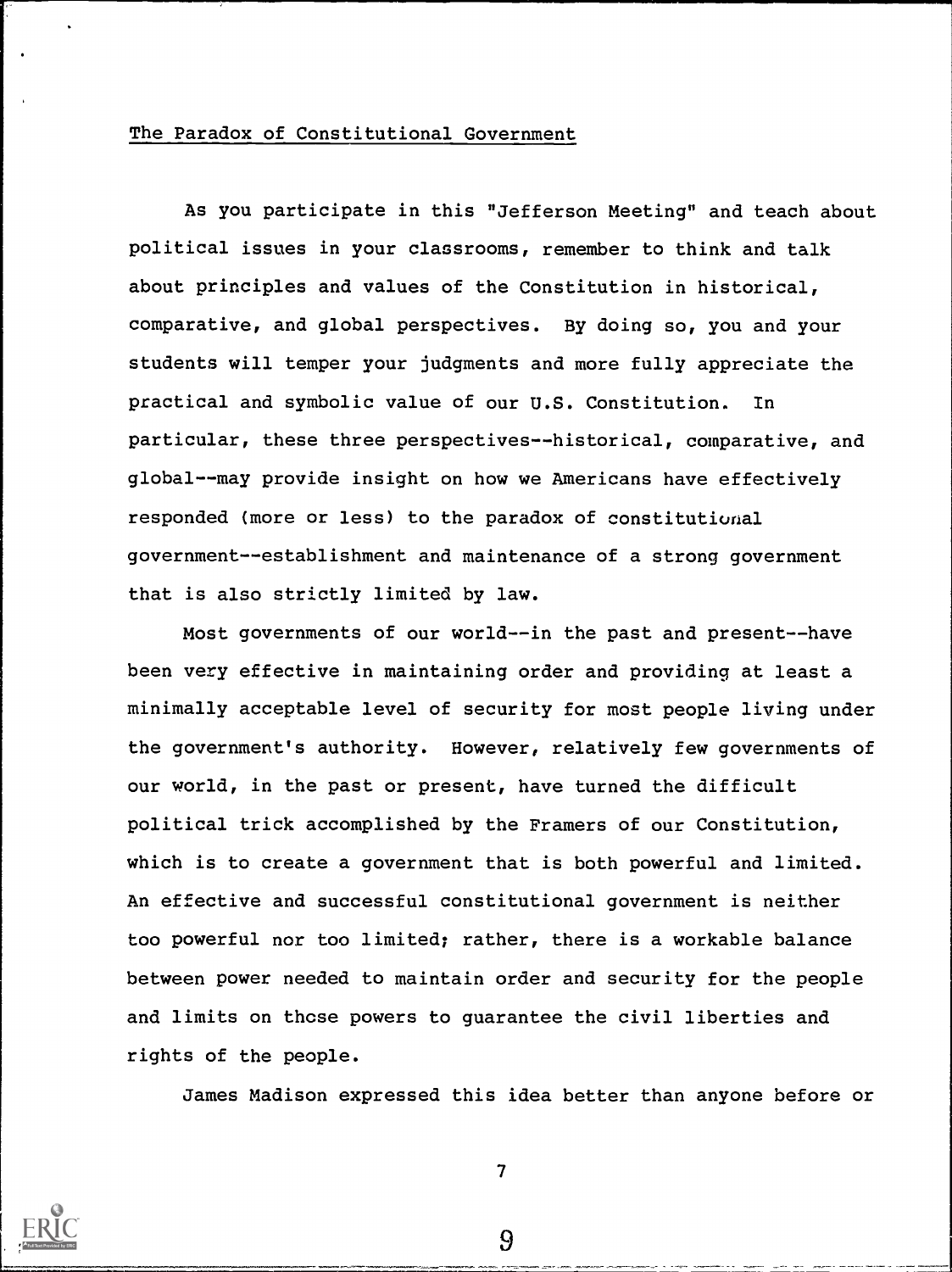since his time in The Federalist Papers--that brilliant classic on American constitutional government. In The Federalist (No. 51) Madison wrote: "If men were angels, no government would be necessary. If angels were to govern men, neither external nor internal controls on government would be necessary. In framing a government which is to be administered by men over men, the great difficulty lies in this: You must first enable the government to control the governed; and in the next place, oblige it to control itself." (By the way, The Federalist Papers are a rich, but often neglected, source of ideas that can be used to enhance reflection and discourse on constitutional issues in a "Jefferson Meeting" or a classroom seminar; I strongly recommend that you expose your students to these essays, which Thomas Jefferson lauded as "the best commentary on the principles of government which was ever written.")

The great success of our constitutional government turns on this idea that is so eloquently expressed by Madison in The Federalist 51: the critical importance of establishing a workable government that is both sufficiently powerful and sufficiently limited, so that the security of the people is maintained against internal and external threats, and so that the liberties and rights of the people are guarded against tyranny in any form.

From 1789 until today, we Americans have been challenged by Madison's principle of a strong government that is also strictly limited by law. At what point, and under what circumstances in the power of the government too strong for the liberties and rights of



8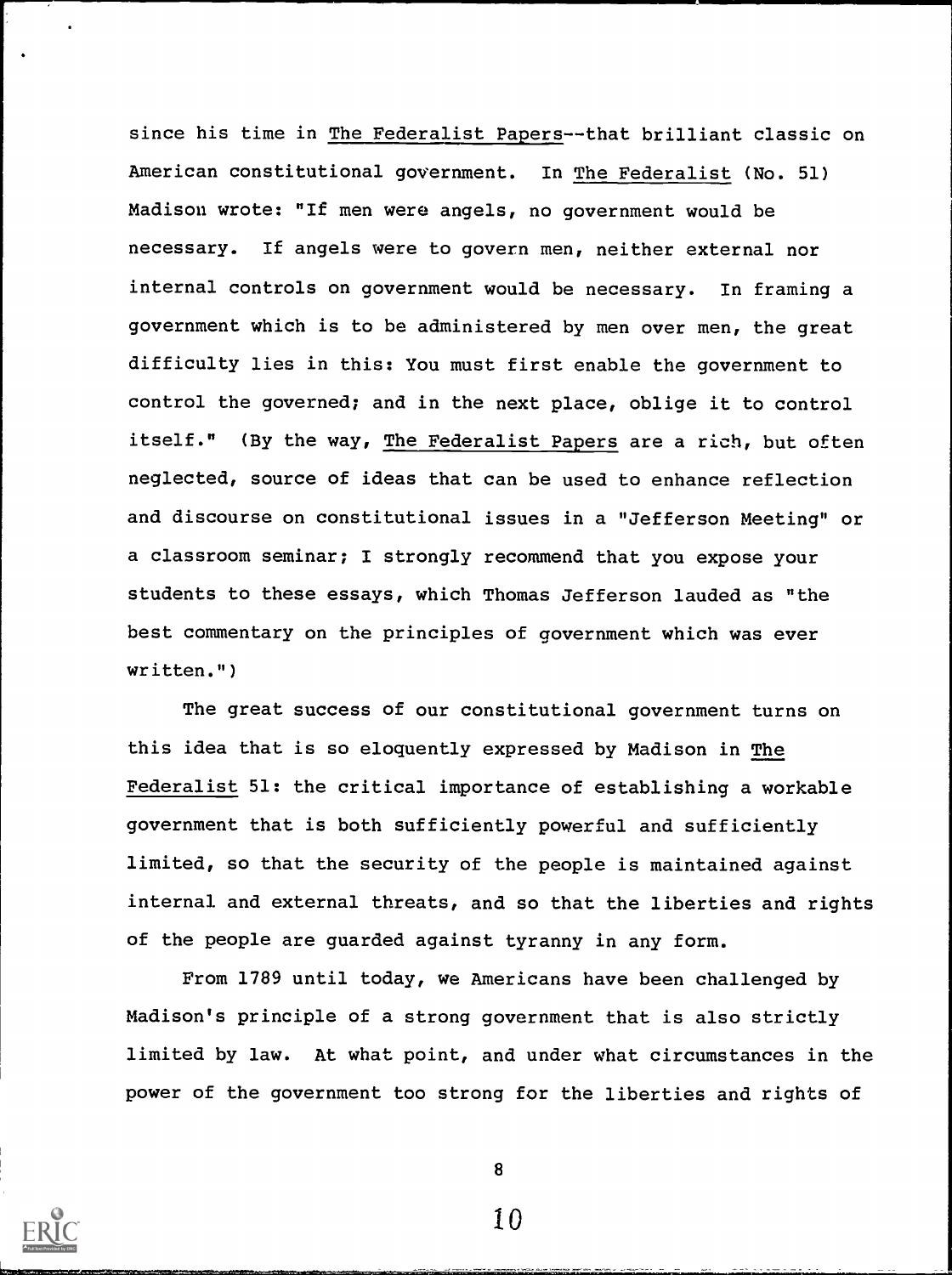the people? And at what point, and under what circumstances, is the government too weak to maintain security and order and even its own existence? How do we keep the government from becoming too powerful or too weak? In my view every critical issue of our constitutional history can be reduced to these questions about how to balance power and liberty in government. Thus, participants in a "Jefferson Meeting" or a classroom seminar on constitutional issues and change should make judgments in terms of this challenging paradox: the need to balance and blend power and liberty in an energetic but limited government.

From establishment of our constitutional government in 1789 until today, "We the People" have responded to these questions in the spirit of popular and free government. We have used our Constitution as a seedbed of democracy, and across two hundred years of American constitutional history, freedoms and rights of individuals have grown, but always in terms of the basic principles of the Constitution of 1787--and usually in an orderly way, according to the rule of law.

Thus, that glorious phrase--"We the People"--means so much more today than when it was written. But the basic principles of our constitutional government, which is designed to balance power and liberty--these principles of 1787 continue to be the keys to our constitutional government today. But the growth of constitutional democracy--popular participation of citizens in their government--has accentuated a perennial threat to individual rights under government by the people--the tyranny of the majority.



9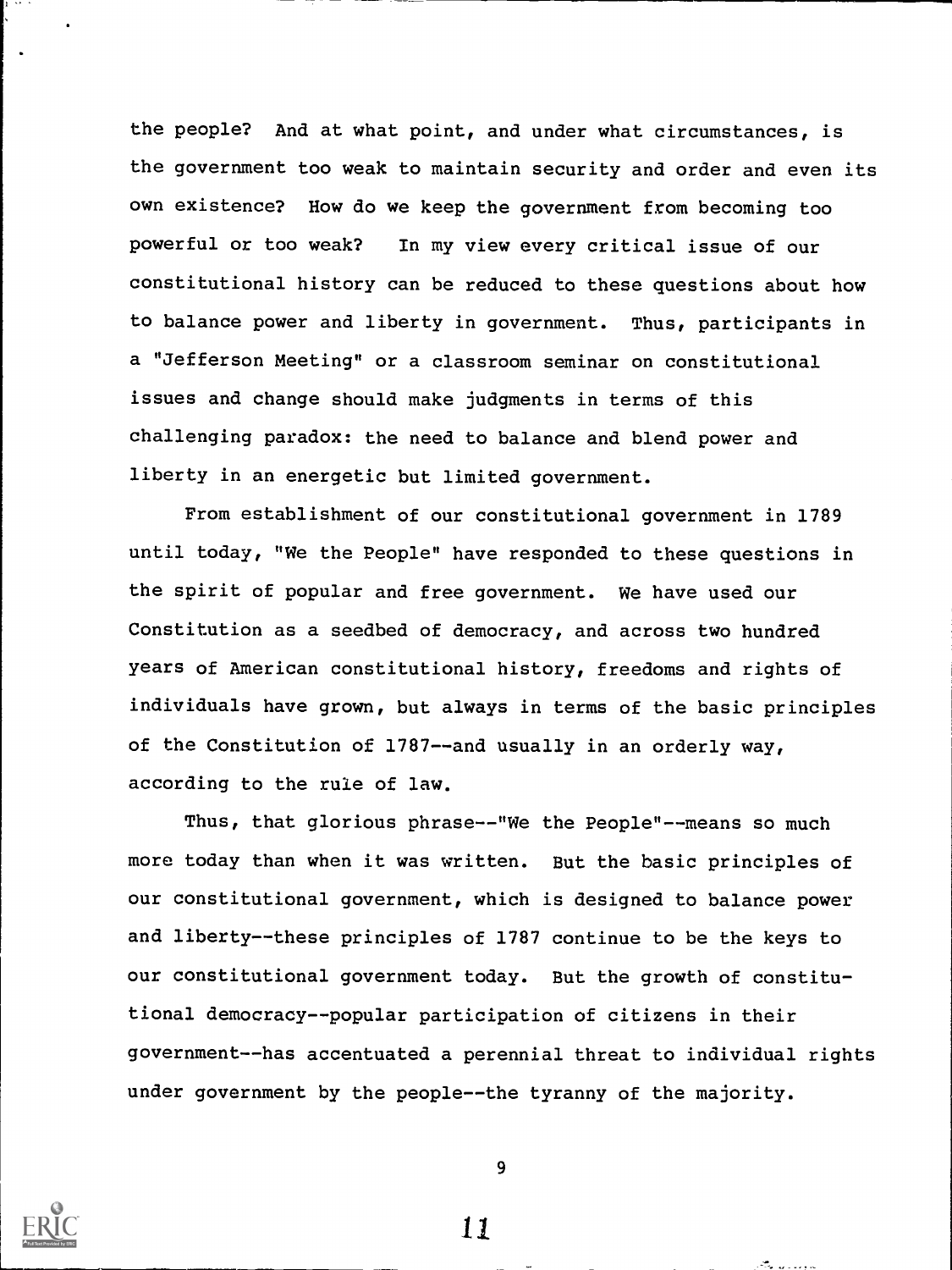Long ago, James Madison warned his :ellow citizens that their new constitutional government, while promising unprecedented freedoms to the people, also posed wholly new dangers to the rights and liberties of individuals. For instance, in a letter to his dear friend, Thomas Jefferson, Madison wrote: "Wherever the real power in a government lies, there is the danger of oppression. In our Governments [federal and state govrnments of the United States] the real power lies in the majority of the Community, and the invasion of private rights is chiefly to be apprehended, not from acts of Government contrary to the sense of its constituents, but from acts in which the Government is the mere instrument of the major number of the constituents. This is a truth of great importance, but not yet sufficiently attended to. . . ."

Madison was worried about the tendency of Jefferson and other proponents of democracy to idealize and even reify the will of the people as reflected by majority opinion. But, Madison warned, mere faith in democracy, in the goodness and justness of the popular will, is no guarantee of free government in which the rights and liberties of all individuals- -even to the least popular one--are protected. Instead, Madison argued for the carefully devised limits on the popular will, which structure our Constitution, so that we have a government that reflects majority rule while protecting minority rights.

By the time he became President of the United States, Thomas Jefferson had come around fully to the Madisonian position on the necessity of balancing majority rule with minority rights in



10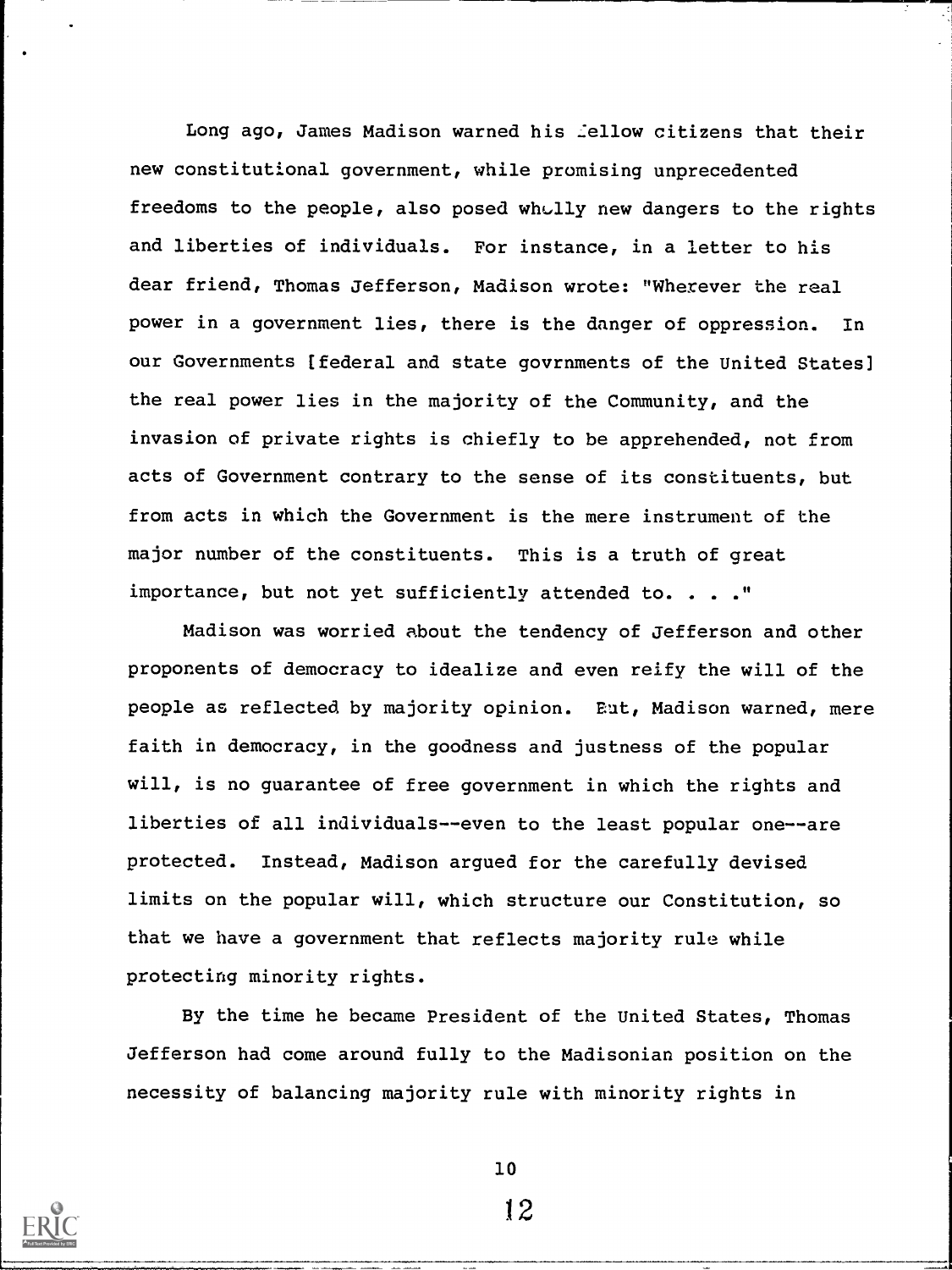order to have a free government. In his memorable first inaugural address President Jefferson said: "All . . . will bear in mind this sacred principle, that though the will of the majority is in all cases to prevail, that will to be rightful must be reasonable; that the minority possess their equal rights, which equal laws must protect, and to violate would be oppression." I might add, it would be the oppression of democracy, bu- oppression nonetheless. Consider for a moment, all the oppression and tyranny in today's world that is perpetrated in the name of democracy--in so-called "People's Republics"--in which the single political party claims to rule on behalf of the will of the people, and woe to those individuals or groups that do not entirely conform to the Party's view of the general will.

In contrast to these democratic despotisms of our modern world, citizens of a free government are challenged to achieve and maintain a workable balance between the often conflicting claims of majority rule and minority rights. Thus, in a "Jefferson Meeting" or in a secondary school classroom, you, your peers, and your students must continually confront decisions about the limits of majority rule and the limits of minority rights and the appropriate balance between these two ideals. This paradoxical relationship of majority rule with minority rights is a special instance of the more basic paradox of our constitutional democracy--how to balance power and liberty in a government that is both strong and limited.

 $\mathbf{r}$ 

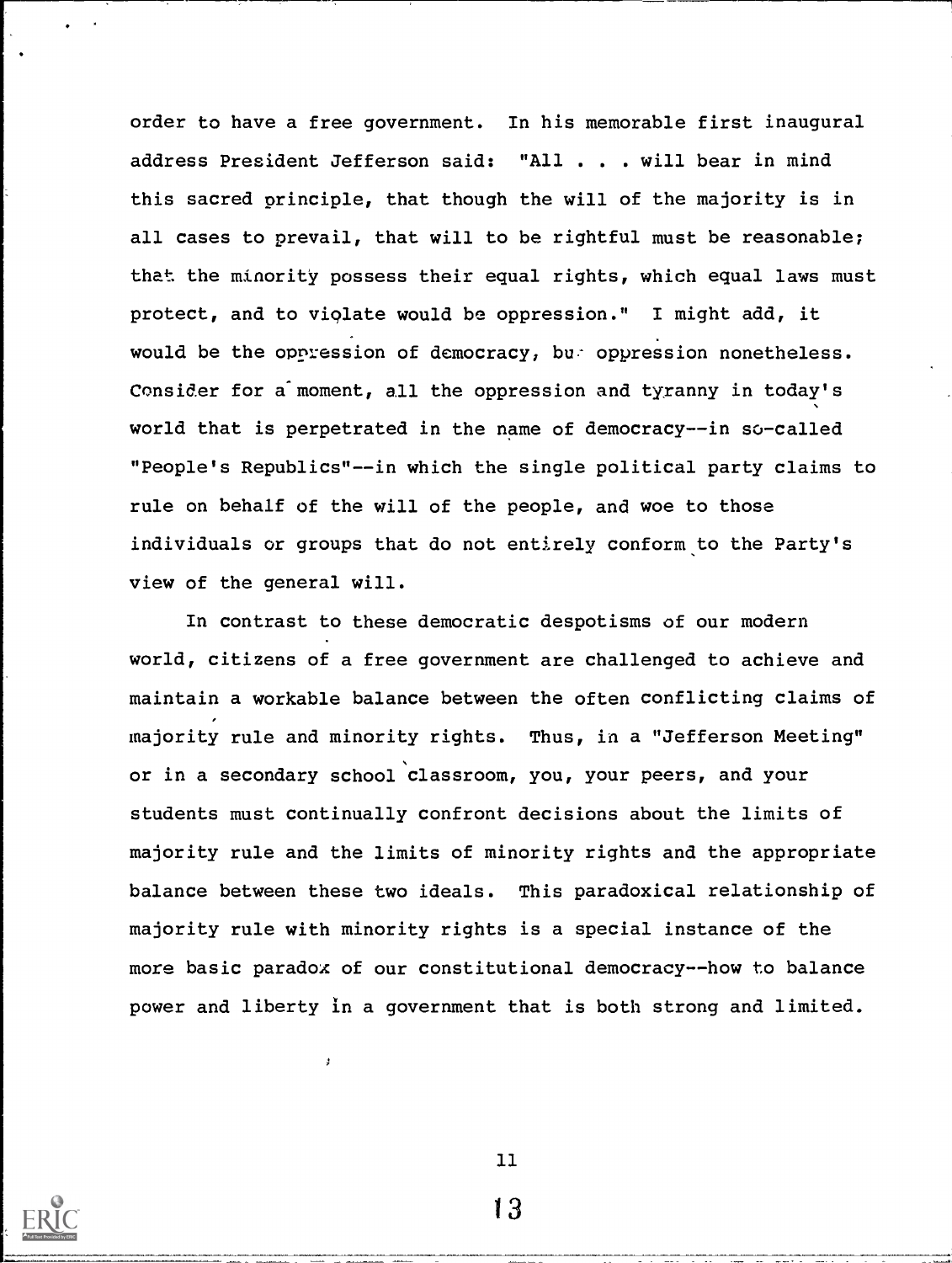## Concluding Recommendations for. Jefferson Meeting Participants

In a truly free government, decisions about constitutional issues and change are inescapable. There are inherent tensions between power and liberty, majority rule and minority rights, the claims of the individual and the counter claims of the community; these tensions inevitably raise issues that could result in constitutional changes. In responding to these issues of change, a major responsibility of "The People"--of you and me--is to conserve the constitutional values and principles that have served us so well and also to improve upon their application in the daily lives of all Americans.

Then and now, in the time of our Founding Fathers and Founding Mothers and in our own time, the timeless principles and values of a free government are relevant to the needs of our people. In a "Jefferson Meeting," in our classrooms, and in the civic world outside the school, these basic principles and values of our Constitution should be used as criteria by which to make judgments and resolve issues. So, in responding to constitutional issues, you and your students should avoid dualistic and extremist ways of thinking that could compromise or destroy our core civic values. Rather, strive to find a balance among contending ideas, such as majority rule with minority rights, and to think in terms of more or less and NOT either/or--this has been and is the American way of dealing with issues of constitutional change.



12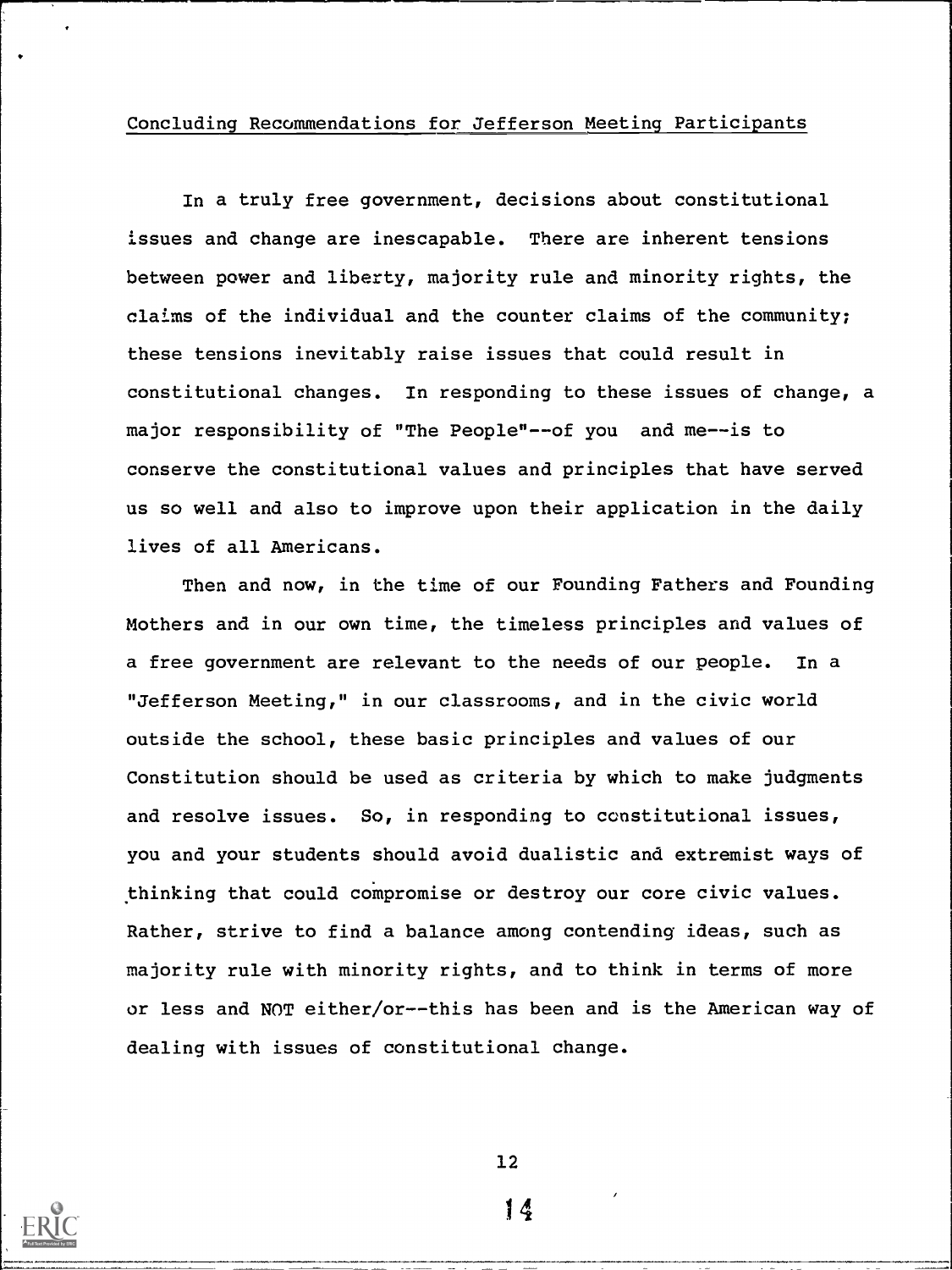A charming verse from A Book of Americans by Rosemary and Stephen Vincent Benet reminds us of how to proceed:

> Jefferson said, "The Many!" Hamilton said, "The Few!" Like opposite sides of a penny Were these exalted two. If Jefferson said, "It's black sir!" Hamilton cried, "It's white!" But twixt the two, our Constitution started working right."

In our roles as participants in a "Jefferson Meeting," as secondary school teachers, and as public-minded citizens, we should heed the advice of this verse in our debates about constitutional issues--seek the middle way of balance between opposites, acknowledge the value of limits, and avoid the temptations of extremist responses. Remember to make judgments in terms of the core values of a free government. Furthermore, we should always remember to use historical, comparative, and global perspectives to think about and judge our constitutional government in terms of the realities and practicalities of today's world. By following these recommendations, we will be acting to conserve our nation's constitutional foundation as we endeavor to improve it through reflection, deliberation, and constructive civic action.

 $\mathbf{13}$